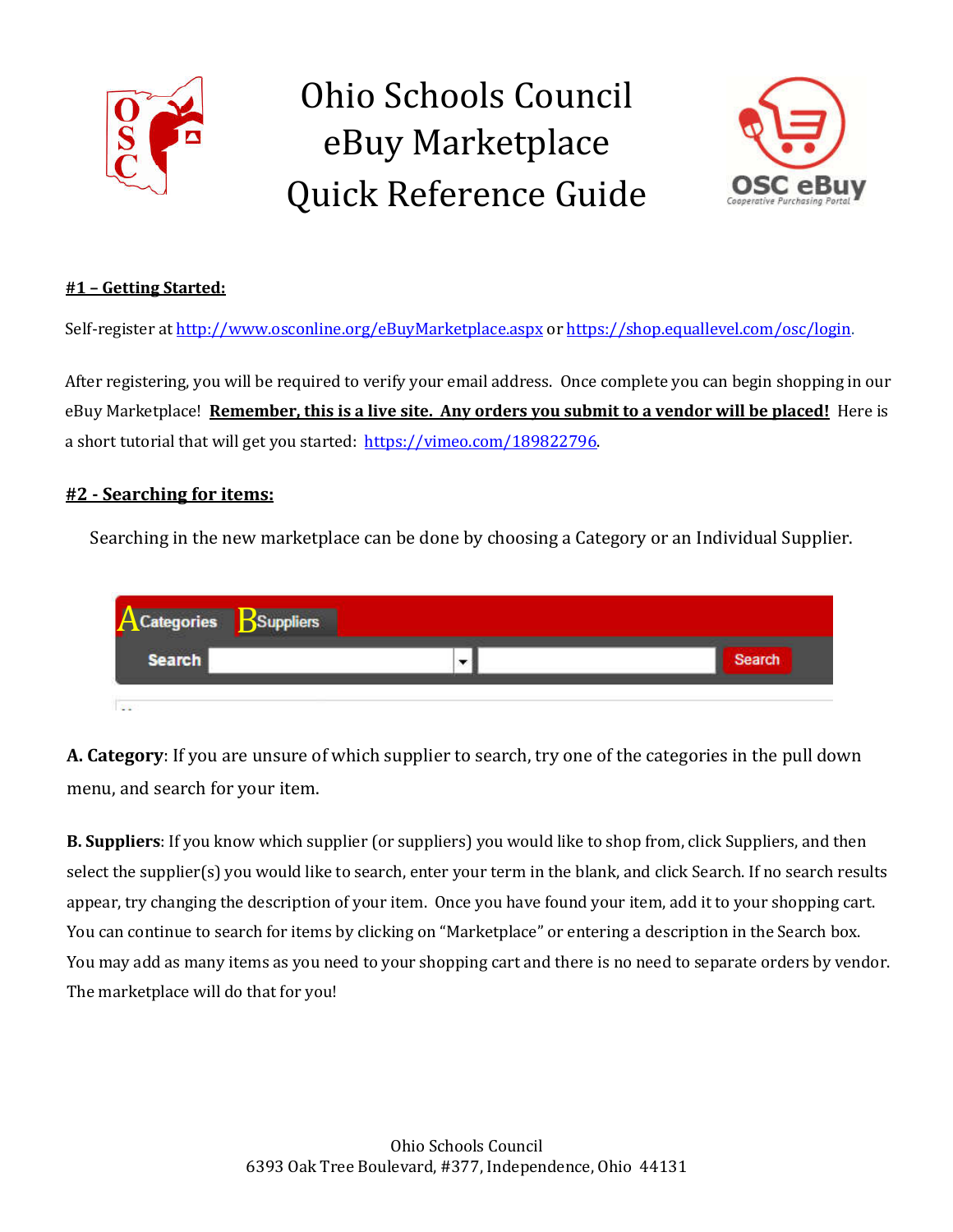You can also click on the globe of a specific supplier and Punchout to their website. (See #3 below) When on the suppliers site - you will shop for what you need and when finished click on the shopping cart. Lastly – you will then "Submit" and/or "Transfer" the cart of items back to the eBuy Marketplace. Your order will not be placed through the vendor's website but will be completed within the eBuy Marketplace.

**#3 - Icons beneath Supplier Logos** (Not all icons appear under every supplier logo.) Suppliers have different logos that may appear underneath their logo. (Outlined in Red beneath the logo to the right.)



- 1. The Globe will allow you to temporarily leave the eBuy Marketplace and "punchout" to the supplier's site. Some suppliers will only be able to be shopped from by Punchout.
- 2. The Search Glass will let you quickly search items from just that supplier.
- 3. Document Icon click the icon to view any documents available for that supplier
- 4. Request a Quote shoppers will be able to request custom quotes for larger quantity items or for special items not typically available in a catalog.
- 5. If there are no icons beneath a Supplier's Logo, the supplier is a "Profile Only" supplier and you must contact the supplier for product or service information. Click the supplier's logo for contact information and additional information about that contract.

## **#4 - Shopping Cart:**

**Yellow Banner Messages**: Once you have an item in your Shopping Cart - Yellow Banner messages may be displayed for some suppliers on the top of the cart. (See image below.) These banners will help highlight any special conditions that may apply to purchasing from that supplier.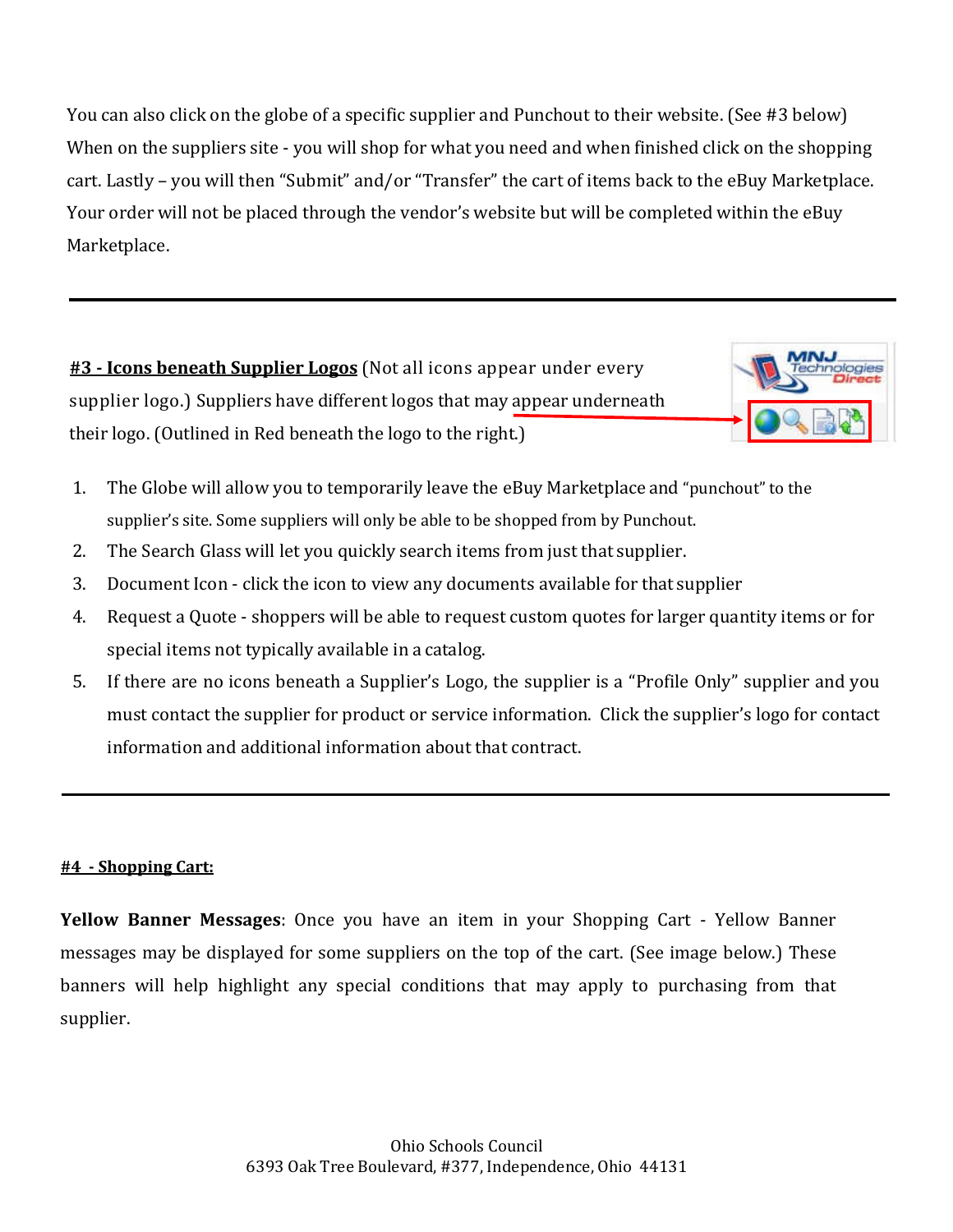**Shopping Cart** 

|                     |         |                         |        |            | Email Items   Export To PDF   Export to CSV |                   |
|---------------------|---------|-------------------------|--------|------------|---------------------------------------------|-------------------|
| Item                | Part #  | Supplier                | Price  | <b>UOM</b> | Quantity                                    | <b>Item Total</b> |
| DVD CHOOSING A KILN | 1272531 | <b>School Specialty</b> | \$0.06 | ΕA         |                                             | \$0.06            |

**A. Shopping List**: If you would like to save items to a Shopping List for future reference, click the checkbox next to any items in your cart (punchout items cannot be saved) you wish to save andclick "Save Selected to List."

**B. Checkout Cart**: When you are ready to place your order - click the Checkout button on the bottom right of the cart.

| tem<br>Part#<br>Price UOM<br>Supplier<br>Quantity<br>079128<br>O.<br>\$10.72 EA<br>School Specialty, Inc.<br>PEN RED ROLLER BALL UNI-BALL FINE PACK OF 12<br>$\frac{2}{2}$<br>Save Selected to List Remove Selected<br><b>Update Quantities</b> |  |  |  | Email Items   Export To PDF   Export to CSV |            |
|-------------------------------------------------------------------------------------------------------------------------------------------------------------------------------------------------------------------------------------------------|--|--|--|---------------------------------------------|------------|
|                                                                                                                                                                                                                                                 |  |  |  |                                             | Item Total |
|                                                                                                                                                                                                                                                 |  |  |  |                                             | \$21.44    |
| $\bm A$                                                                                                                                                                                                                                         |  |  |  |                                             |            |

#### **#4 – Checking Out your Cart:**

After you have clicked Checkout, you will be taken to the Checkout page to finalize your order.

**Cart.** Confirm your Shipping and Billing Address. If yours is not available, please change or add by clicking Browse.

**Payment Option**: Enter a credit card or Purchase Order number. When multiple vendors are in your Shopping Cart, you have the option to enter a different PO number for each, or the Marketplace will add a "-1, -2," etc. for each different supplier if only one PO number is entered.

When all of the information is correct, click Place Order. This will send your requisition to your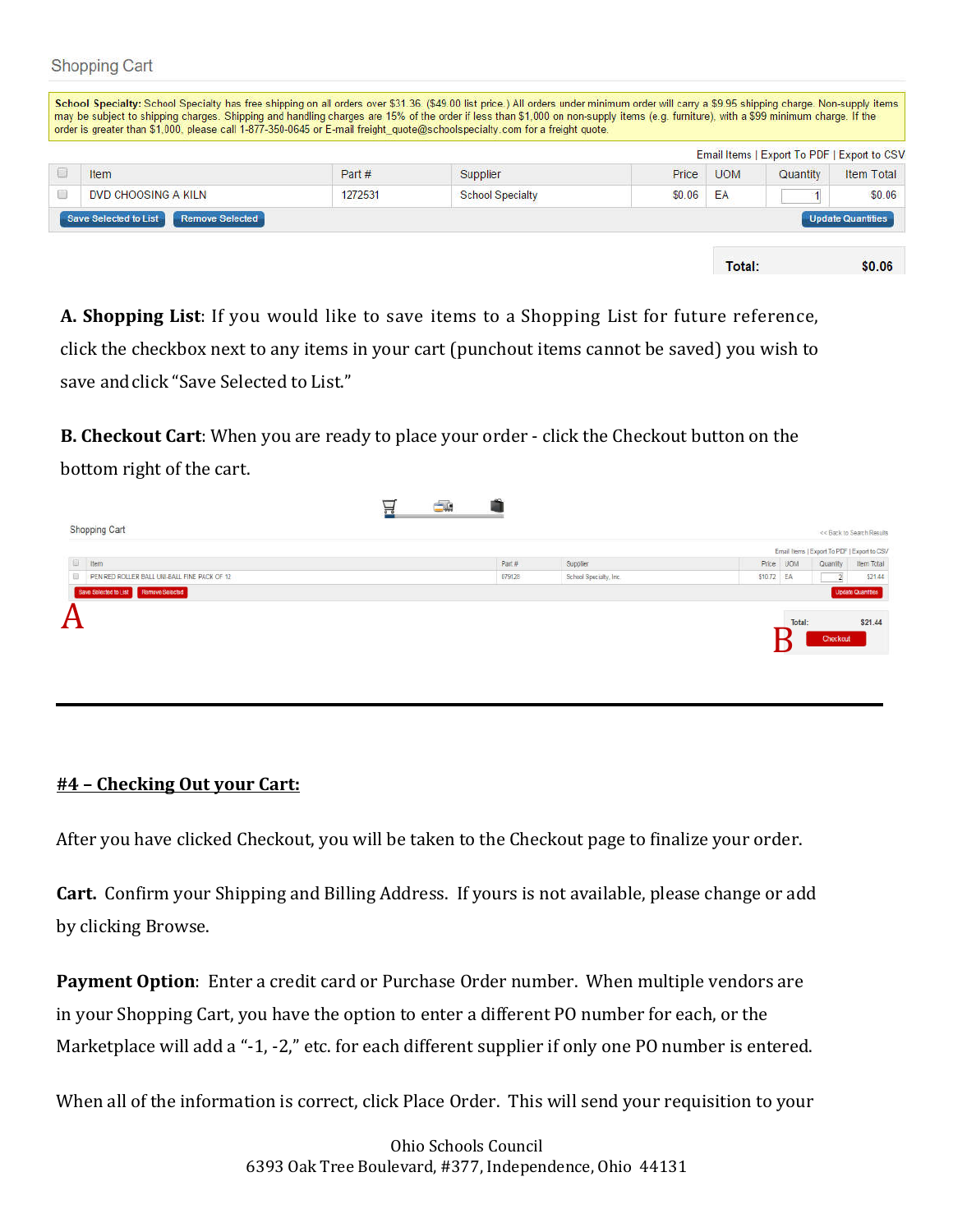approver (Business Manager or Treasurer). Or, you can Save your Requisition for a later time or to print. You can find your saved orders in the My Orders menu. (Note – a Saved Requisition is not a placed/completed order. The order will not be sent to an approver or placed until you click "Place Order.")

If approvals are setup for your organization, your approver will approve and place, modify or deny your order. If approved or modified, your order will be placed. When an order is approved/denied, you will receive an email notification of the order's status change along with a record of any notes added by the approver. You can also check the status of your order in the My Orders menu.

**This version of the eBuy Marketplace is not integrated into your financial accounting software. If you are interested in integration, please contact the Ohio Schools Council at 216.447.3100 or 800.264.1326 ext. 6103.**

# FAQ

- 1. What if there are shipping charges from a supplier? How do I apply them? Shipping charges that are not added in the marketplace through punchout will be added to the invoice. Please look at the cart messages within the marketplace to ensure that you are placing orders that meet the minimum shipping requirement. If there is no cart message – that supplier will have free shipping on all orders placed.
- 2. What if there is a minimum order that I need to meet from a supplier? How will I know? If the minimum is known to the Ohio Schools Council, you will see a message in your Shopping Cart indicating what is needed for an order to receive free shipping. You will be able to place an order to the supplier under the minimum order requirement in most cases – but a shipping charge will be applied to the invoice.
- 3. What if I need approval prior to placing an order? School Districts will automatically have an approver assigned to the district, either a Business Manager or Treasurer, which will receive your order electronically for approval. If you need prior approval other than that, you can save your Requisition and print it if you need to walk it through for approval outside the marketplace. Once approved, continue on with placing your order and sending it. If you are a member of OSC that is not a School District – there are no preset requirements. Please place orders according to your agency's policies or contact us at OSC to assist in setting up an approval process that meets the needs of your agency.
- 4. What if I do not know the Purchase Order number to enter for my order? If you do not enter a PO number the marketplace will automatically generate one as a reference number for you. If you are in a school district and a part of an approval chain – the later approver is able to enter the proper PO number as needed. If you are